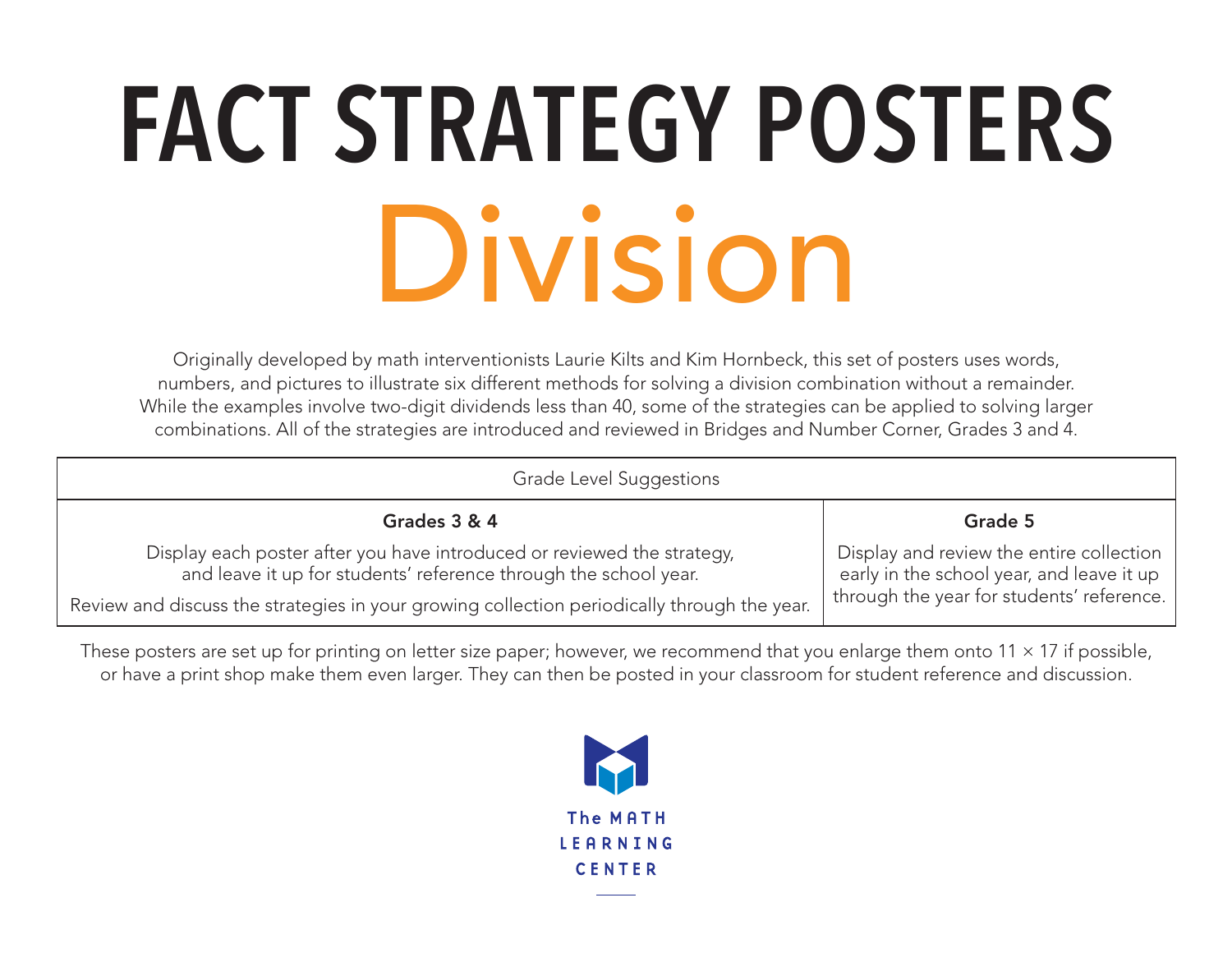### **Share Fairly**



If we divide 12 tally marks fairly into 3 loops, how many will there be in each loop?



*Each loop got 4 tally marks, so 12 ÷ 3 = 4.*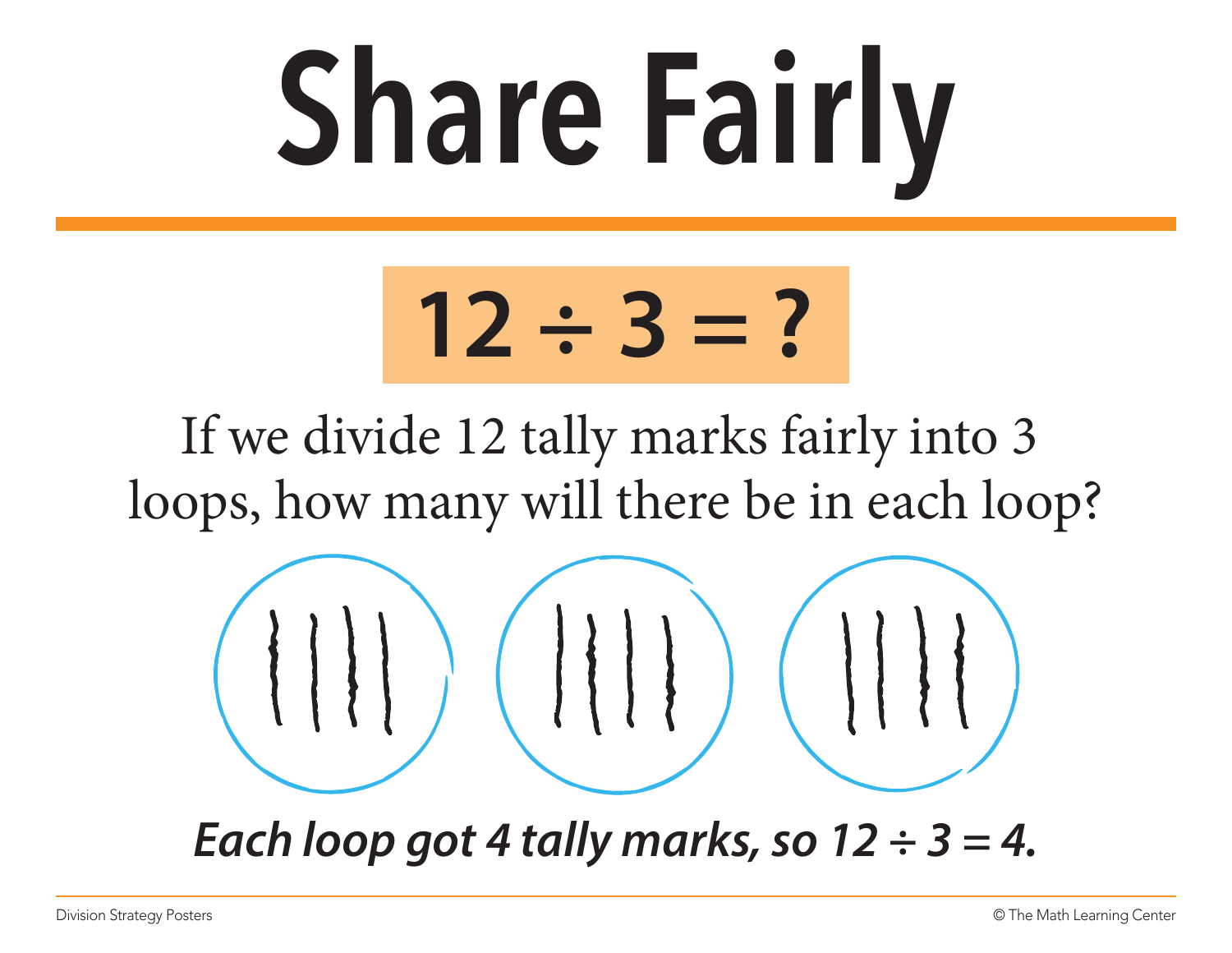# **Make Equal Groups**

#### **28 ÷ 4 = ?**

#### How many equal groups of 4 can we make with 28 counters?



*We can make 7 groups of 4, so 28 ÷ 4 = 7.*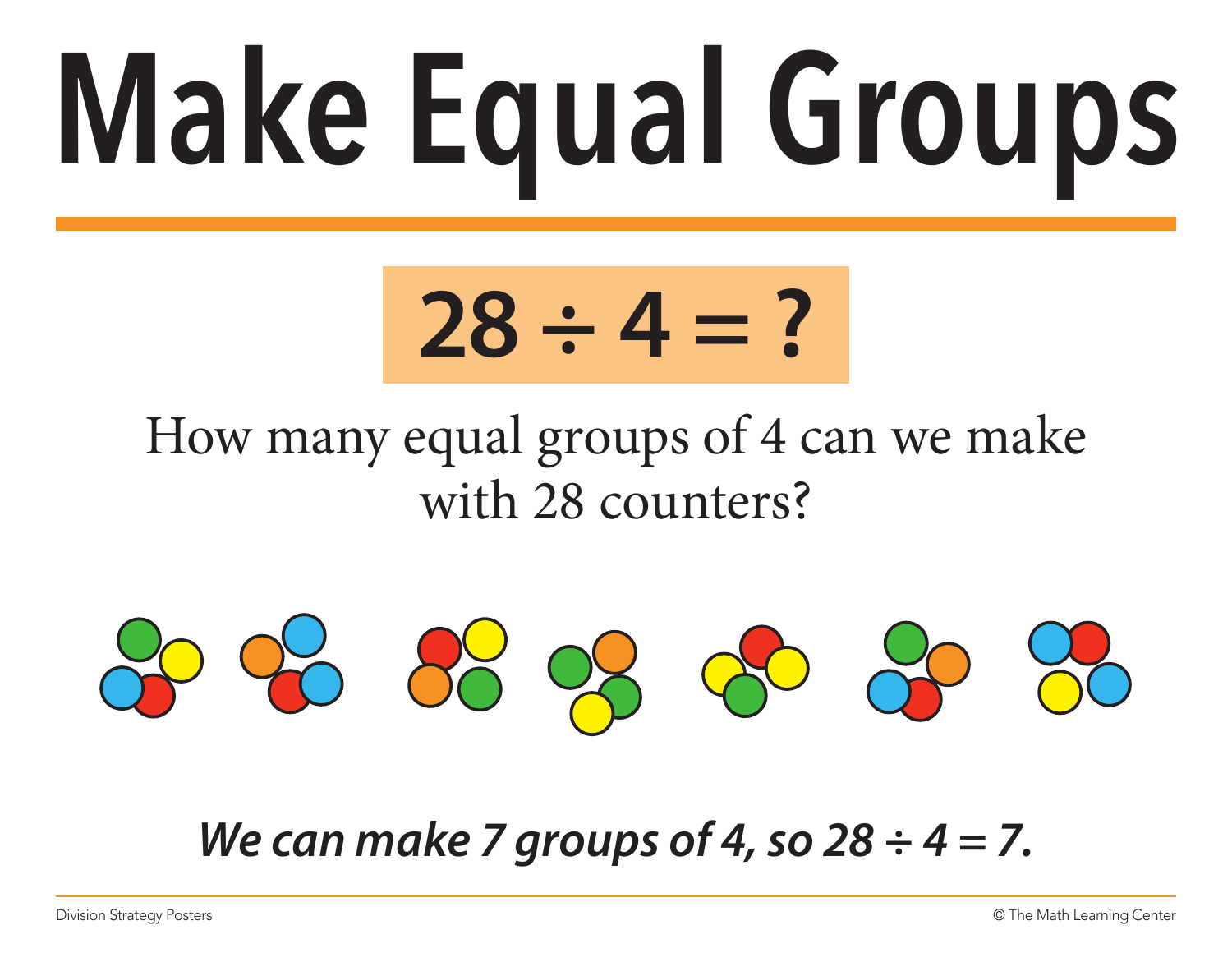### **Build a Tile Array**

### **15 ÷ 3 = ?**

#### If we arrange 15 tiles to form an array with 3 rows, how many will there be in each row?



*There are 5 in each row, so 15 ÷ 3 = 5.*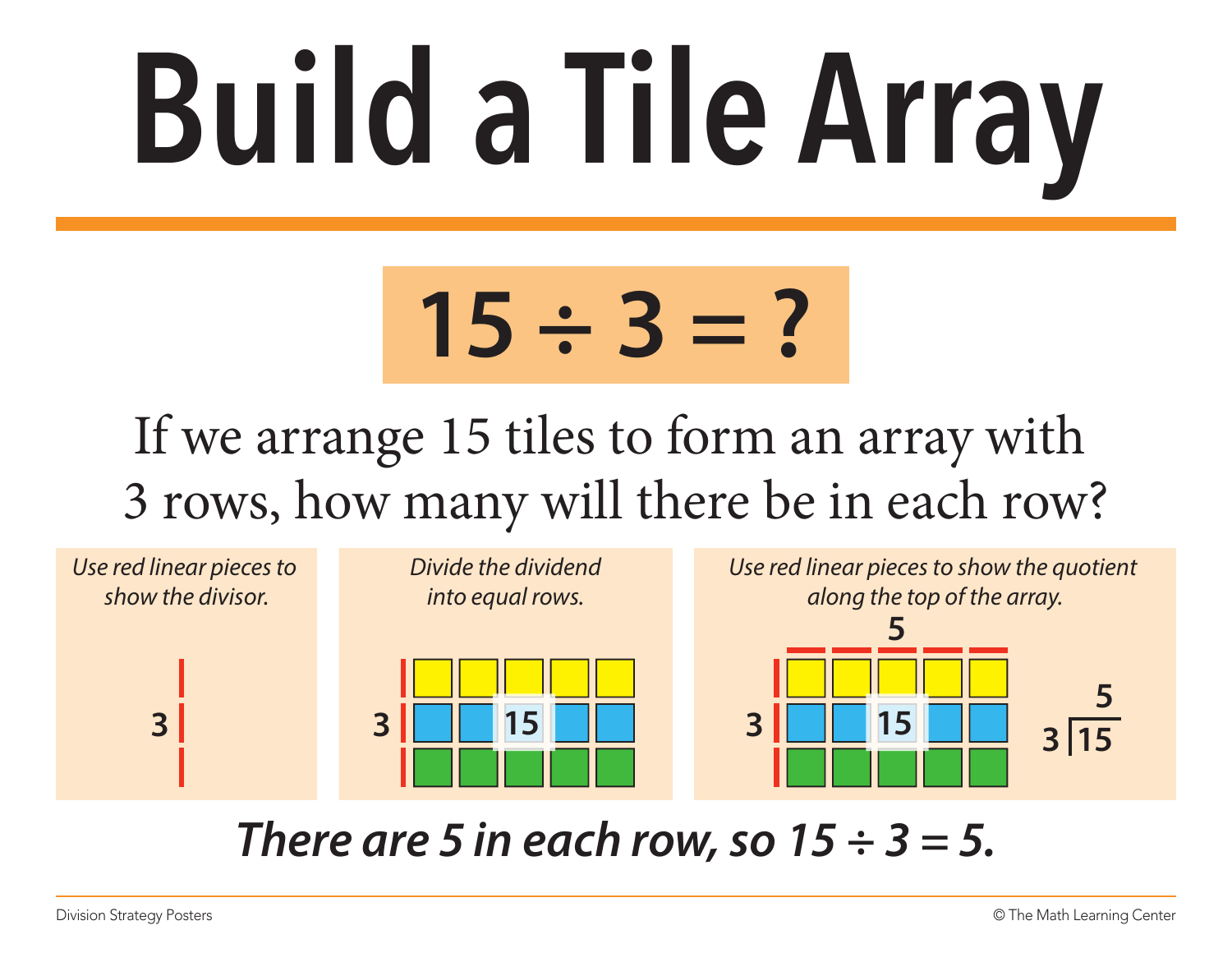# **Use Skip-Counting**



How many times do we have to count by 5 to reach 30?

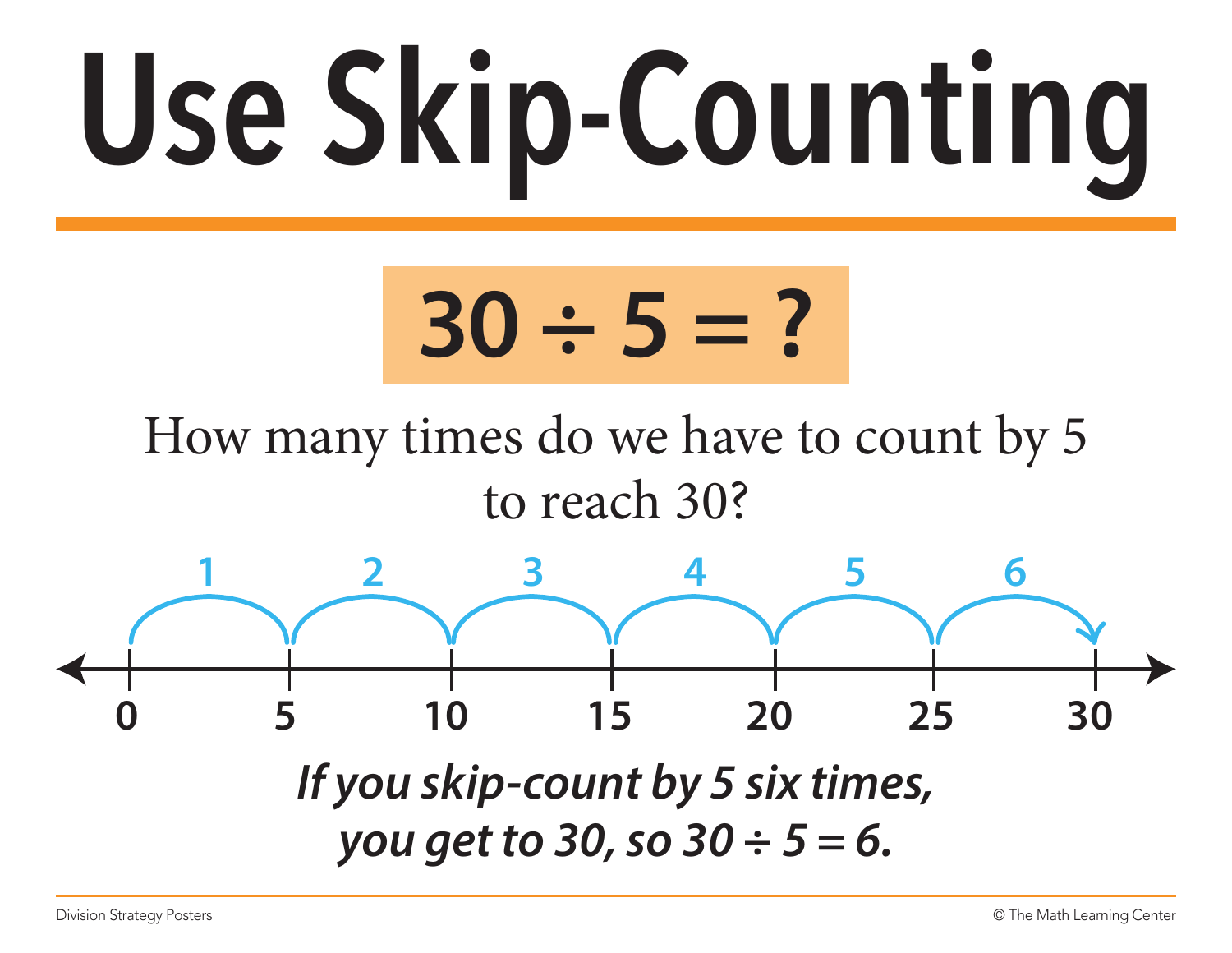### **Think Multiplication**



### **× 8 = 32**

*I know that 4 × 8 is 32, so 32 ÷ 8 = 4.*